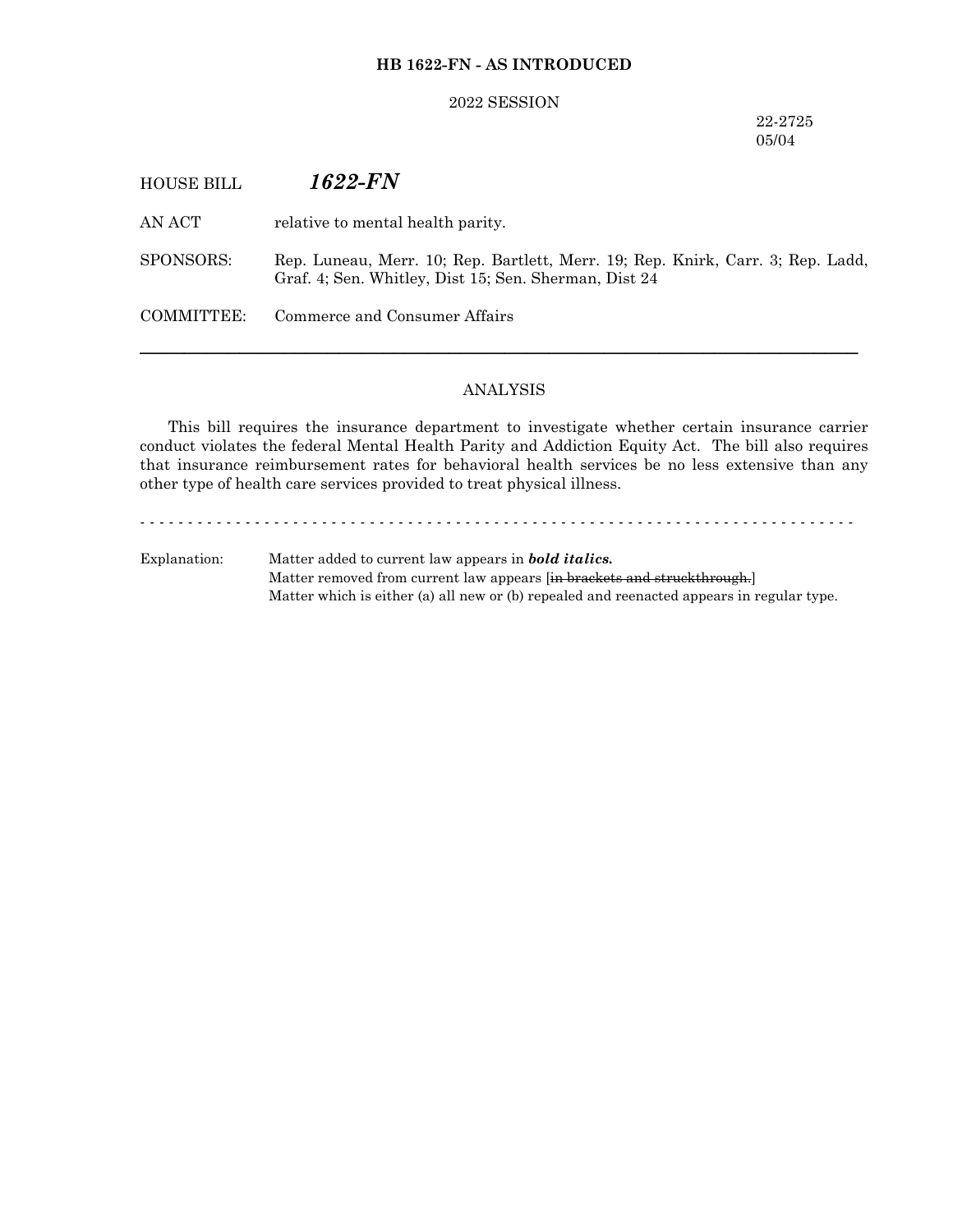#### **HB 1622-FN - AS INTRODUCED**

## STATE OF NEW HAMPSHIRE

*In the Year of Our Lord Two Thousand Twenty Two*

AN ACT relative to mental health parity.

3 4 *Be it Enacted by the Senate and House of Representatives in General Court convened:*

1 New Subdivision; Mental Health Parity and Addiction Equity Enforcement. Amend RSA 400- A by inserting after section 67 the following new subdivision: 1 2

Mental Health Parity and Addiction Equity Enforcement

400-A:68 The Phil Spagnuolo Mental Health Parity and Addiction Equity Enforcement Law.

I. It is in the public interest of the citizens and the businesses of the state of New Hampshire, and to honor the memory of Phil Spagnuolo who helped untold citizens struggling with addiction through both courageous advocacy and the provision of recovery housing and sober living, to fully enforce the provisions of the Paul Wellstone and Pete Domenici Mental Health Parity and Addiction Equity Act of 2008, as amended, hereinafter "Wellstone-Domenici Parity Act," to ensure behavioral health reimbursement rates shall be no less extensive than provided for any other type of health care for physical illness, and to ensure meaningful access to justice through a full and adequate complaint process for both consumers and providers. 5 6 7 8 9 10 11 12

II. The commissioner shall investigate insurance carrier conduct which may violate the provisions Wellstone-Domenici Parity Act. The commissioner shall conduct an initial assessment of all complaints and alleged violations of the Wellstone-Domenici Parity Act, refer assessed complaints to the appropriate authority if the complaints arise under the ERISA plan, fully investigate all complaints under the Wellstone-Domenici Parity Act within the commissioner's jurisdiction, and hold hearings relative to such conduct. The commissioner may order restitution for a person or persons adversely affected by such insurance carrier conduct. 13 14 15 16 17 18 19

III. The commissioner may request the assistance and services of the department of justice and shall delegate to the department of justice the authority to investigate alleged violations of the Wellstone-Domenici Parity Act if the insurance department is unable to perform this function or lacks jurisdiction. The commissioner shall provide the department of justice information relevant to the number and type of complaints arising under the Wellstone-Domenici Parity Act and the investigation of such complaints, and shall cooperate with any such investigations or legal proceedings arising therefrom. The department of justice may request information from the commissioner regarding complaints, investigations, and referrals arising under the Wellstone-Domenici Parity Act. 20 21 22 23 24 25 26 27 28

IV. The commissioner shall require insurance carriers to submit, and the commissioner shall make public, annual reports specific to insurance carrier compliance with the Wellstone-Domenici Parity Act. Such annual reports shall include, at a minimum, insurance carrier processes for 29 30 31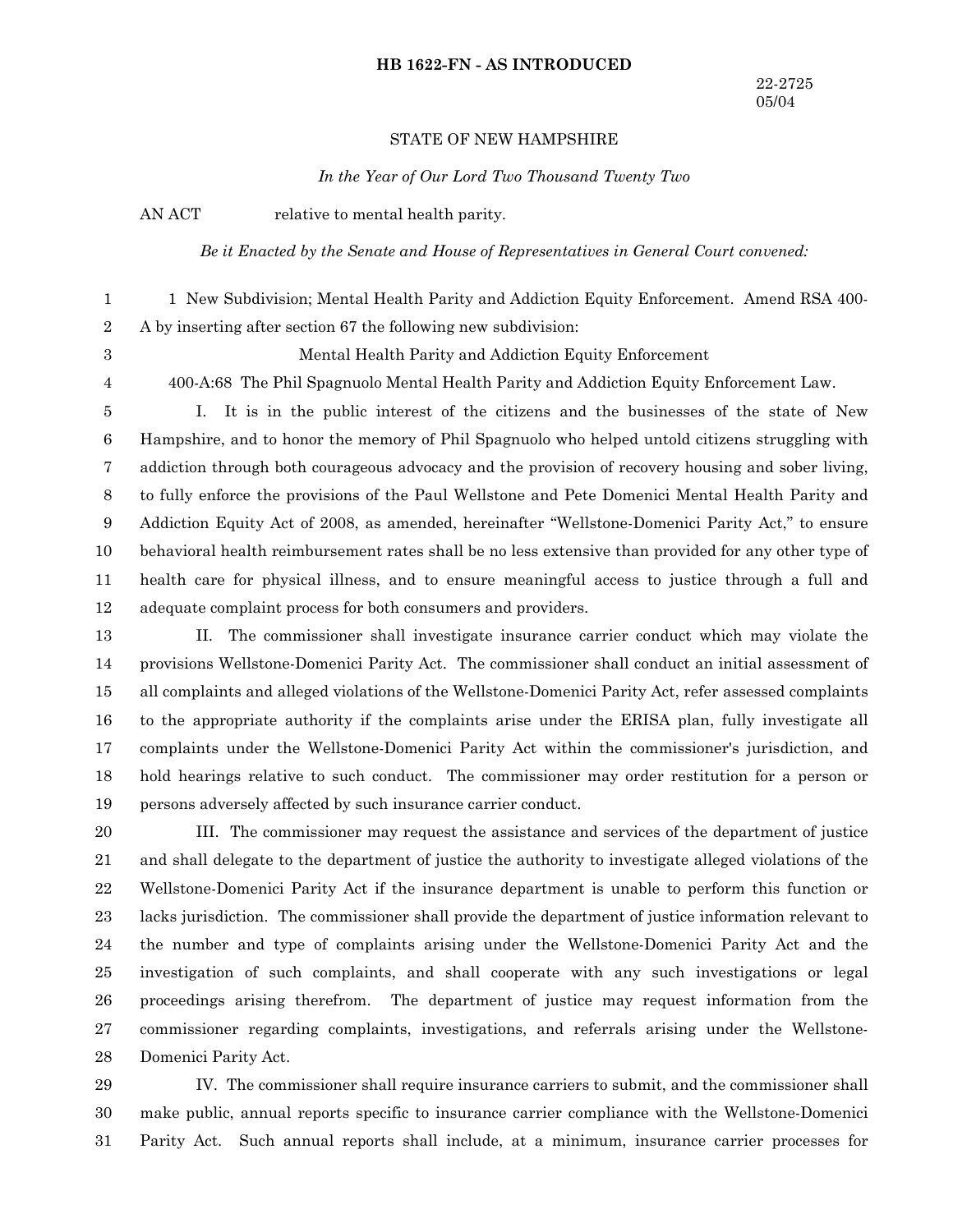### **HB 1622-FN - AS INTRODUCED - Page 2 -**

determining provider reimbursement rates, determining reasonable access to care, evaluating benefit array to align with parity requirements, medical necessity criteria used for behavioral health disorders and determining quantitative treatment limitations, as required by the Wellstone-Domenici Parity Act. 1 2 3 4

V. Behavioral health reimbursement rates shall be no less extensive than provided for any other type of health care for physical illness. 5 6

VI. The commissioner shall establish a mental health parity and addiction equity specific complaint process for both consumers and providers of mental health and addiction services. 7 8

2 Coverage for Certain Biologically-Based Mental Illnesses. Amend RSA 417-E:1, II to read as follows: 9 10

II. Notwithstanding any other provision of law, each insurer that issues or renews any policy of accident or health insurance and each nonprofit health service corporation under RSA 420- A and health maintenance organization under RSA 420-B providing benefits for disease or sickness in the state of New Hampshire shall provide benefits for treatment and diagnosis of certain biologically-based mental illnesses under the same *rates,* terms and conditions and which are no less extensive than coverage provided for any other type of health care for physical illness. 11 12 13 14 15 16

3 New Hampshire Granite Advantage Health Care Program. Amend RSA 126-AA:2, I(e) to read as follows: 17 18

(e) In order to combat the opioid and heroin crisis facing New Hampshire, the department shall establish behavioral health rates sufficient to ensure access to, and provider capacity for, all behavioral health services including, as appropriate, establishing specific substance use disorder services rate cells for inclusion into capitated rates for managed care. *Such behavioral health rates shall be no less extensive than provided for any other type of health care for physical illness. Any person or provider claiming to be aggrieved by a violation of this subparagraph may initiate a civil action against the department in superior court for legal or equitable relief.* 19 20 21 22 23 24 25 26

4 Effective Date. This act shall take effect upon its passage. 27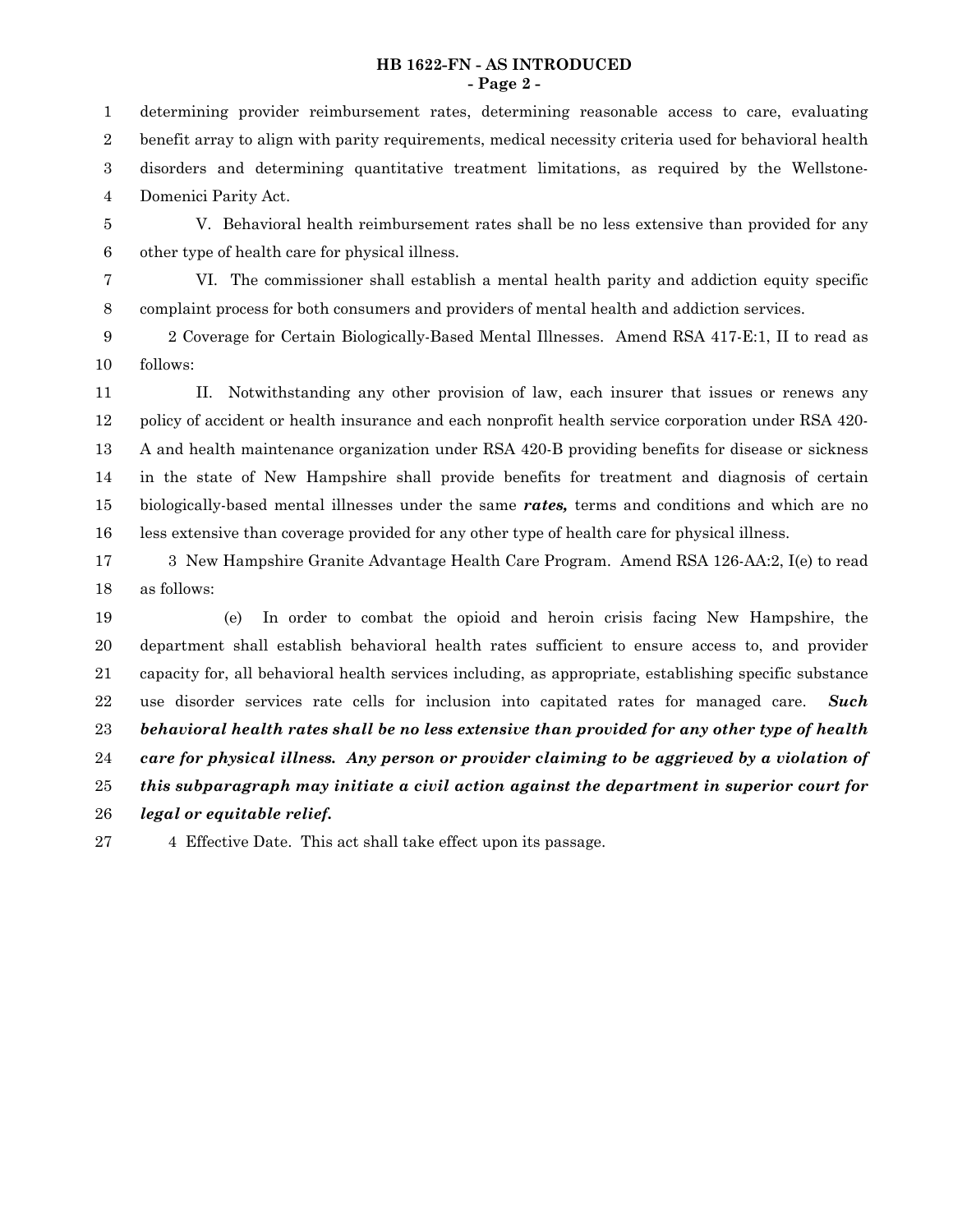LBA 22-2725 Redraft 12/16/21

# **HB 1622-FN- FISCAL NOTE AS INTRODUCED**

AN ACT relative to mental health parity.

| FISCAL IMPACT: [X] State |  | [ ] County | [ ] Local | [ ] None |
|--------------------------|--|------------|-----------|----------|
|--------------------------|--|------------|-----------|----------|

|                        | <b>Estimated Increase / (Decrease)</b> |                |                |                      |  |
|------------------------|----------------------------------------|----------------|----------------|----------------------|--|
| <b>STATE:</b>          | FY 2022                                | <b>FY 2023</b> | <b>FY 2024</b> | <b>FY 2025</b>       |  |
| Appropriation          | \$0                                    | \$0            | \$0            | \$0                  |  |
| Revenue                | \$0                                    | Indeterminable | Indeterminable | Indeterminable       |  |
|                        |                                        | Insurance      | Insurance      | Insurance            |  |
|                        |                                        | Department:    | Department:    | Department:          |  |
| <b>Expenditures</b>    | \$0                                    | \$339,100;     | \$344,300;     | \$349,400;           |  |
|                        |                                        | DHHS:          | DHHS:          | DHHS:                |  |
|                        |                                        | Indeterminable | Indeterminable | Indeterminable       |  |
|                        | [X] General                            | Education      | Highway        | [X] Other - Matching |  |
| <b>Funding Source:</b> | federal Medicaid funds.                |                |                |                      |  |

## **METHODOLOGY:**

This bill requires the NH Insurance Department to fully investigate all complaints relative to the federal Mental Health Parity and Addiction Equity Act. In addition, the bill requires that reimbursement rates for behavioral health services, including those provided under the NH Granite Advantage Health Care Program, be no less extensive than those for health services used to treat physical illness.

The Insurance Department states that in order to meet the bill's requirements, it will need to hire three full-time positions, each starting on July 1, 2022. The estimated costs are as follows:

|                                | <b>FY 2023</b><br>FY 2024 |         |                       | <b>FY 2025</b> |    |         |
|--------------------------------|---------------------------|---------|-----------------------|----------------|----|---------|
| Market Conduct Examiner, LG 32 |                           |         |                       |                |    |         |
| Salary                         | \$                        | 80,100  | \$                    | 81,300         | \$ | 82,500  |
| <b>Benefits</b>                | \$                        | 37,600  | \$                    | 38,200         | \$ | 38,800  |
| Other                          | \$                        | 3,400   | \$                    | 3,500          | \$ | 3,500   |
| Position Total                 | $\mathcal{S}_{0}$         | 121,100 | \$                    | 123,000        | \$ | 124,800 |
|                                |                           |         |                       |                |    |         |
| Hearing Officer, LG 31         |                           |         |                       |                |    |         |
| Salary                         | \$                        | 76,500  | \$                    | 77,600         | \$ | 78,800  |
| <b>Benefits</b>                | \$                        | 37,300  | \$                    | 37,900         | \$ | 38,500  |
| Other                          | \$                        | 3,400   | \$                    | 3,500          | \$ | 3,500   |
| Position Total                 | \$                        | 117,200 | $\mathcal{S}_{0}^{2}$ | 119,000        | \$ | 120,800 |